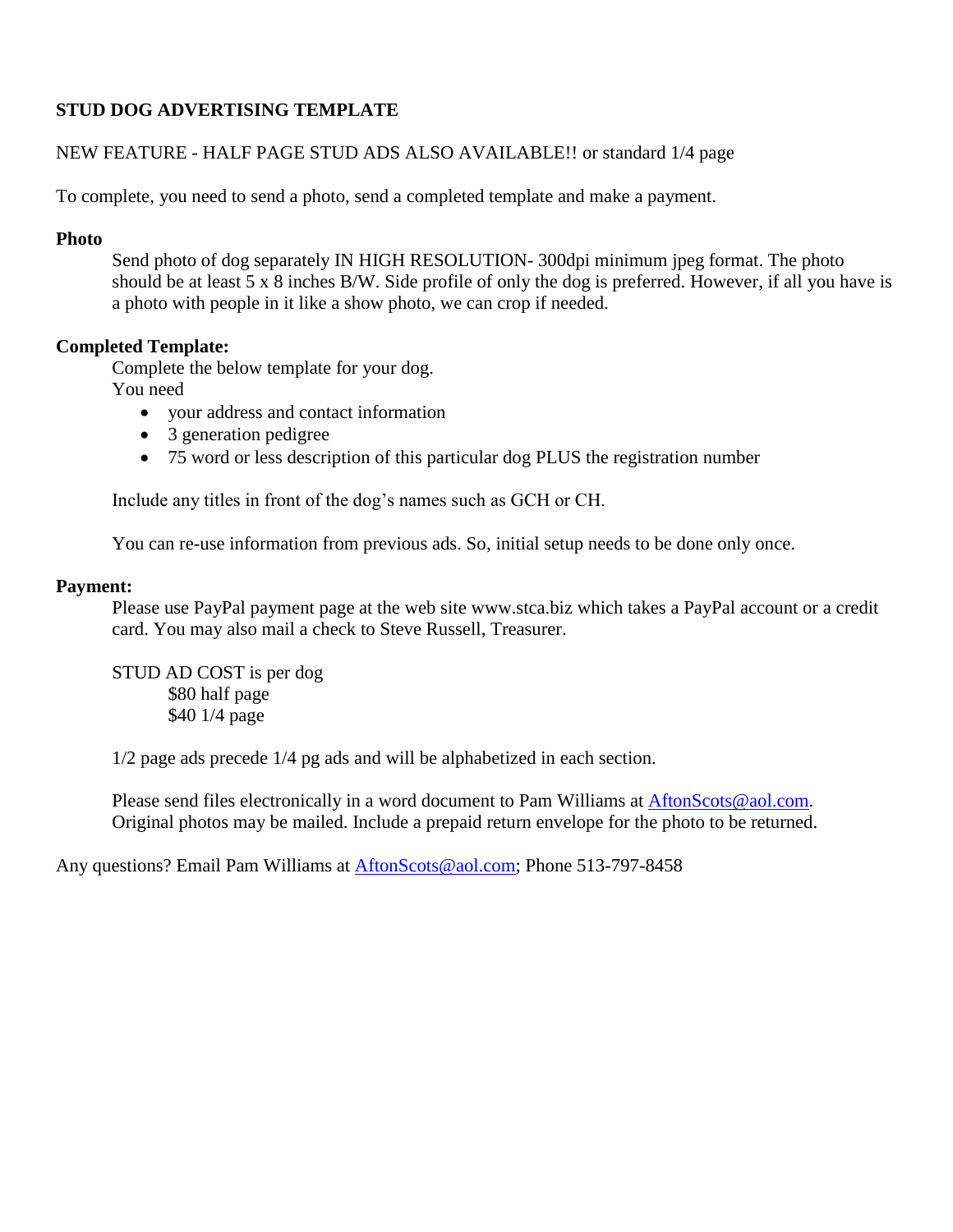## PHOTO  **Stud dog's full registered name** (With any titles in front such as GCH or CH) Owner's name, address, contact info: Jack & Jill Doe House number and street or PO Box City, State, Zip Phone & Email address Great Grand Sire Grand Sire Great Grand Dam Sire Great Grand Sire Grand Dam Great Grand Dam Stud Dog Great Grand Sire Grand Sire Great Grand Dam Dam Great Grand Sire Grand dam Great grand dam **Call name of dog (bold)** The description is 75 words or less. DO NOT TYPE IN CAPS Description of the dog may include items such as body shape and temperament, registration number, any health testing results. In addition to the 75 words, you can add the dog's registration number, DNA#, CHIC# or other

health identifiers. Please include the registration number. Must include date of birth to be published.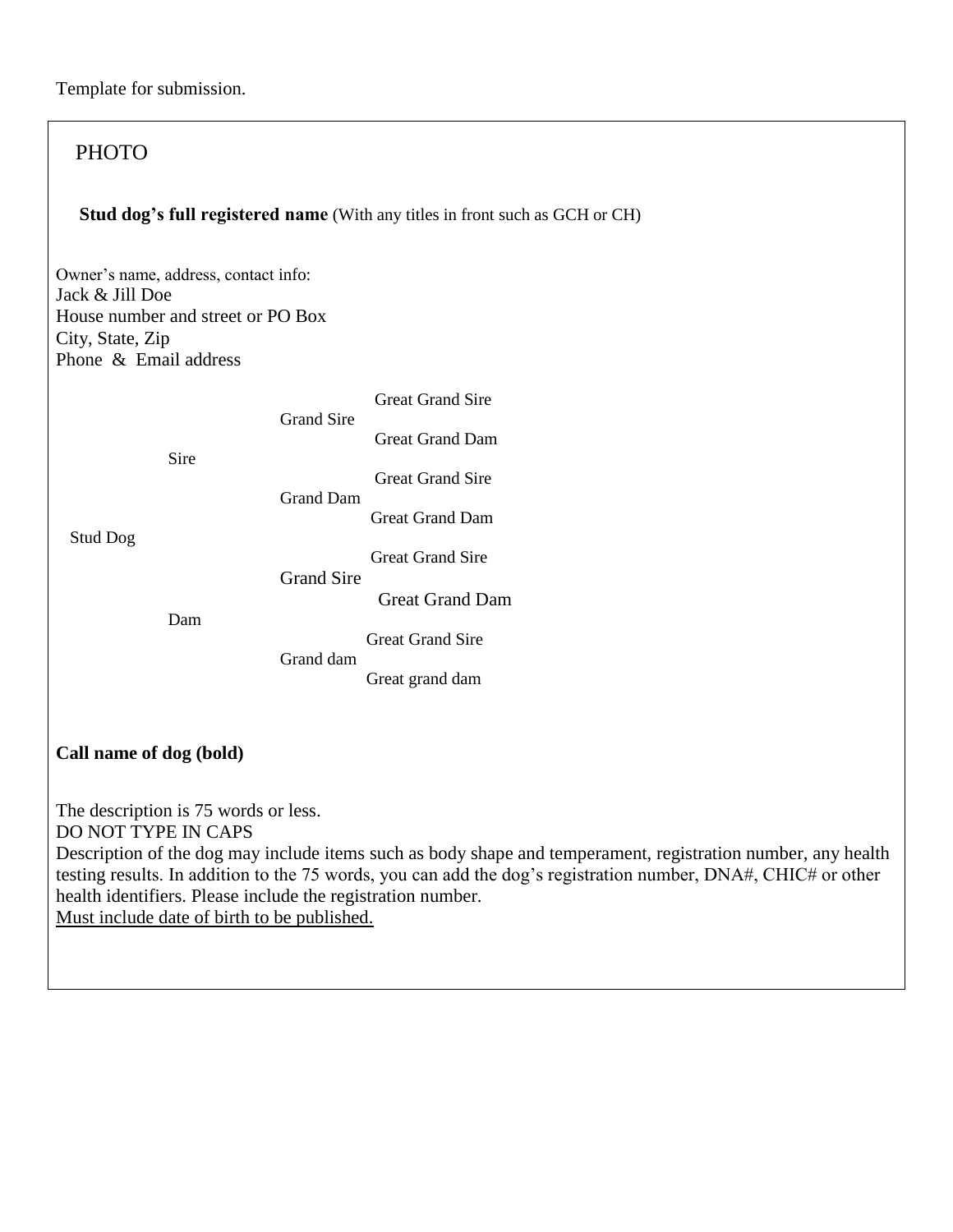# **SAMPLE PEDIGREE**

PHOTO

## **CH Charthill Victory At Sea ROMS**

Tom, Charla, Kari Hill 111 Mill Creek Road Piedmont, SC 29673-8622 864-299-5024 Email: [Charthill@aol.com](mailto:Charthill@aol.com)

CH Sunray Summer Sun ROMX CH Charthill Worthy of Colwick ROMS CH Colwick Time After Time CH Charthill Seaworthy ROMS CH Meade's Touch of Andy Charthill Colwick Courtney Lochlaymen's April Showers CH Charthill Victory at Sea ROMS CH Sunray Summer Sun ROMX CH Charthill Worthy of Colwick ROMS CH Colwick Time After Time Vicrick Cuddlesome Carly CH Hil-ray's Anchor Man II Vicrick Molly Magee Cricklade's Modern Millie

**CASEY-** Sire of 73 Champions. Still producing winners. '96 and '03 STCA Stud Dog of the Year. '97 #1 all terrier breeds sire. Multi group & specialty winner, BOS MCKC '93. Tightly line bred Prepotent Dog! He throws his great front, short back & long correct head. 15 of his kids won at specialties. For longevity, he lived 15 ½ years. To breed a winner, this is your choice. Born 12/30/1990. Thyroid Clear, DNA vWD clear.